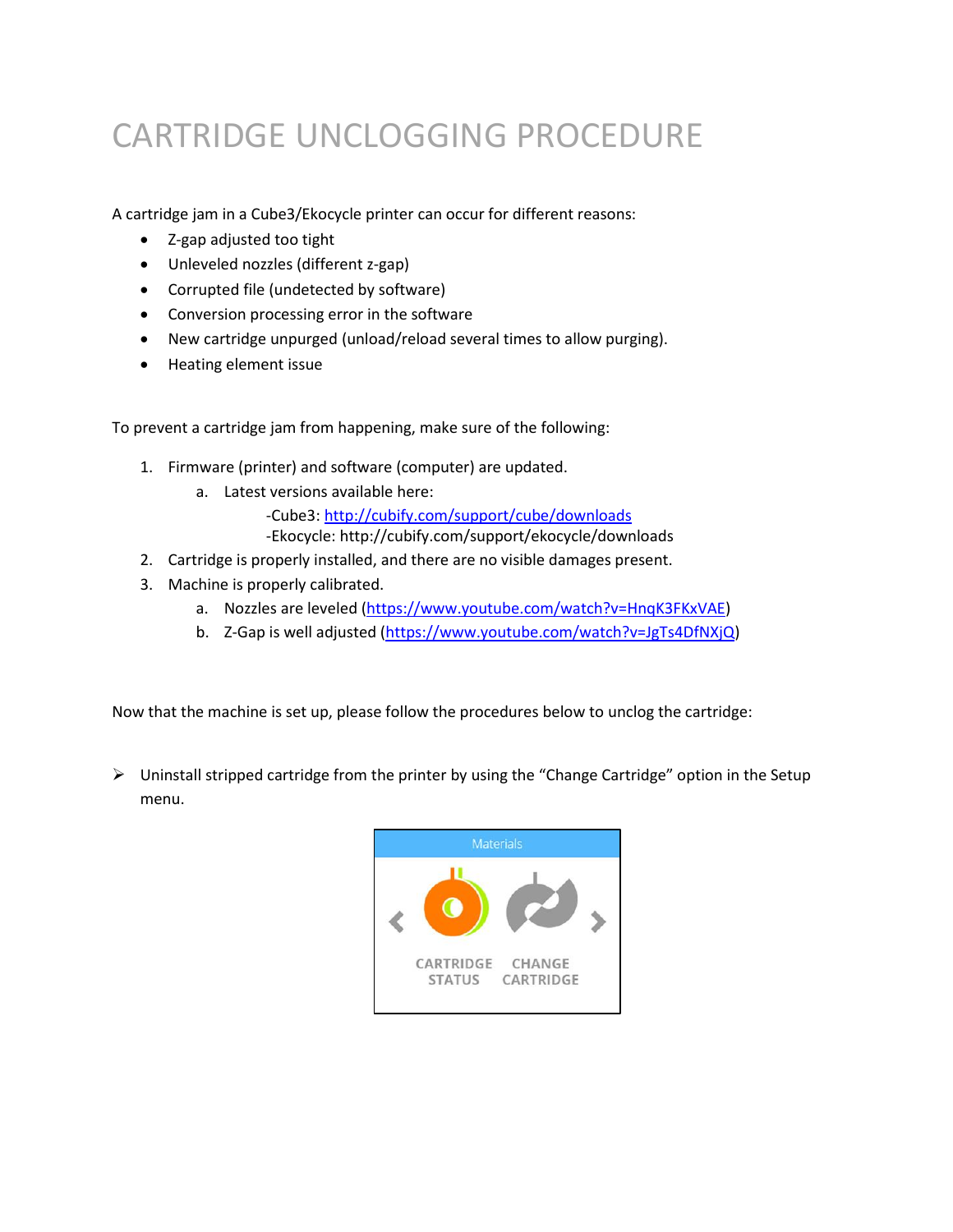$\triangleright$  Once the cartridge is unloaded, open the cartridge cover by first pulling on all the tabs around the edges, and then use force to pull the cover from the center tabs. It may take a lot of force to pop it open, but the cover will eventually come off without breaking.





 Re-install the cartridge into the printer without the cover, following the "Change Cartridge" option. Make sure the sheath tube is not twisted, and both woodruff keys are in place (half circular magnets that keep the cartridge in place).





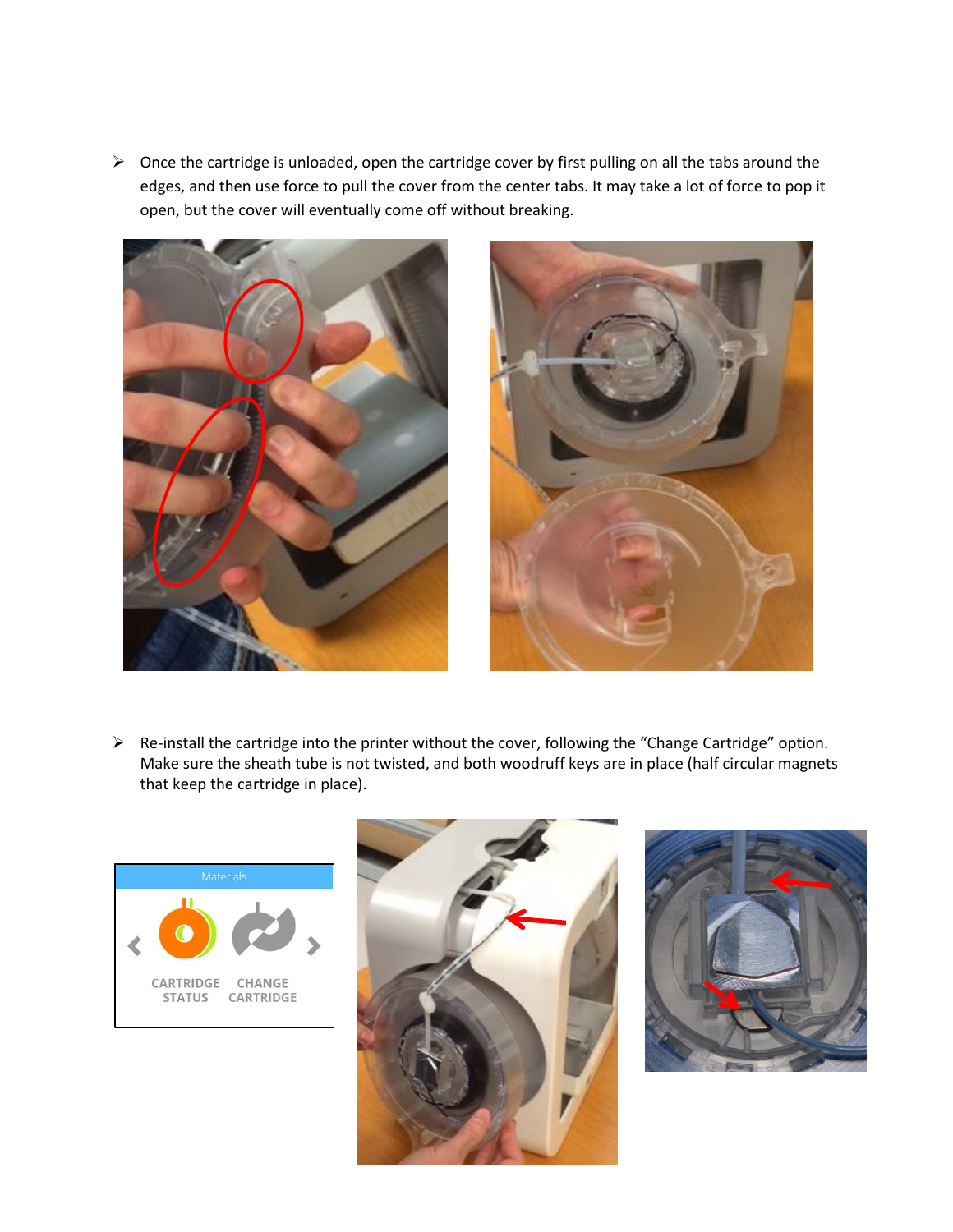After successfully re-installing the cartridge, go to the "Purge Jets" option in the Setup menu, and select the side where the jammed cartridge is installed. The print jet will move to the center and the screen will say "Please wait while purging".



 The print jet will heat up for about 2 minutes. Take this time to gently pull down the bottom guide tube away from the metallic plate (gears), so you can access the filament.

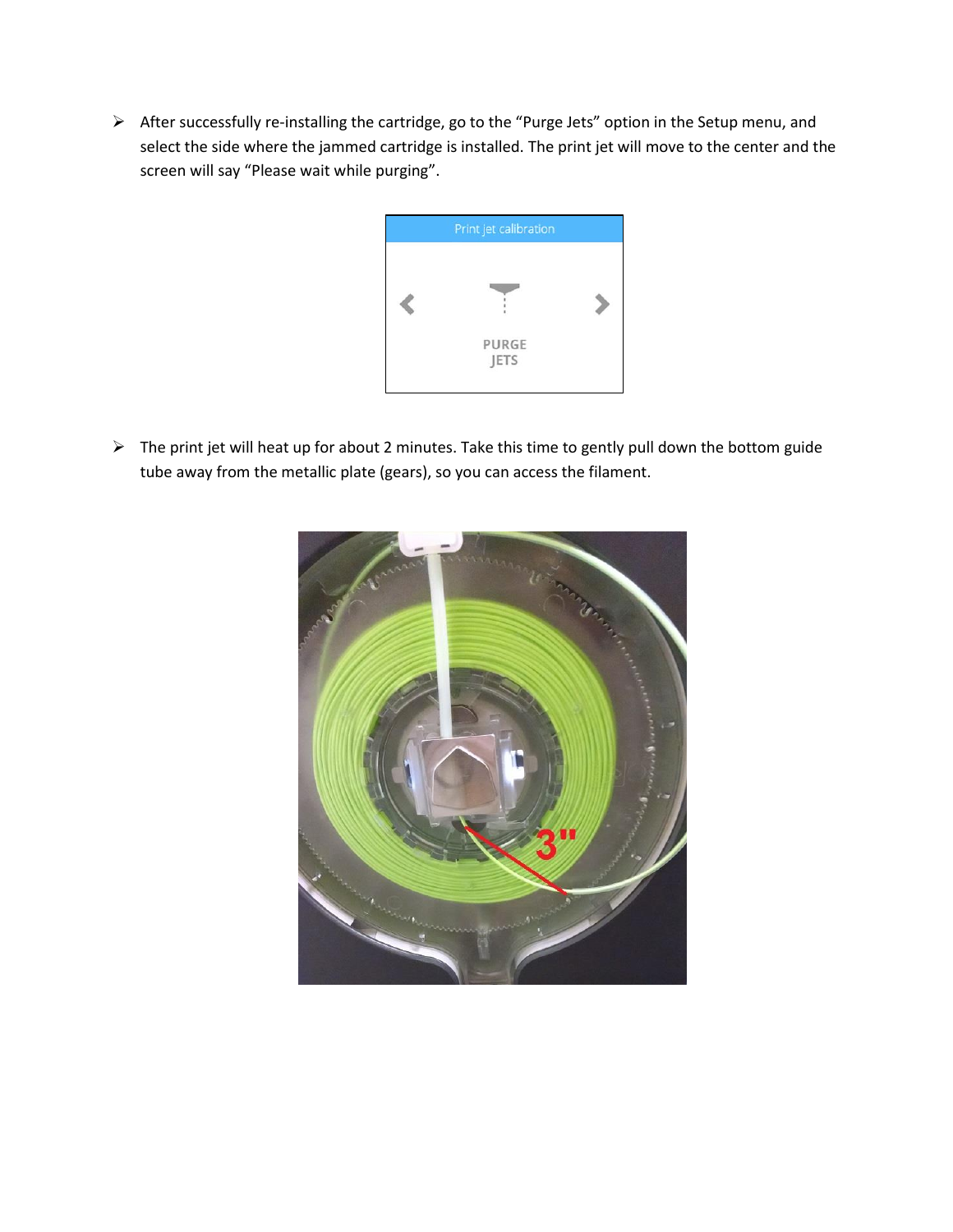$\triangleright$  Once the print jet reaches temperature, you will hear the gears rotating in an attempt to purge filament. This is when you will **carefully** push the filament straight upwards into the metal insert (you can use the pliers to push the filament) until you feel that the gears can grab the filament and pull on its own. The jet should be ejecting a constant string of material.





 $\triangleright$  After about 30 seconds the purging will stop, cool down and then exit the screen automatically.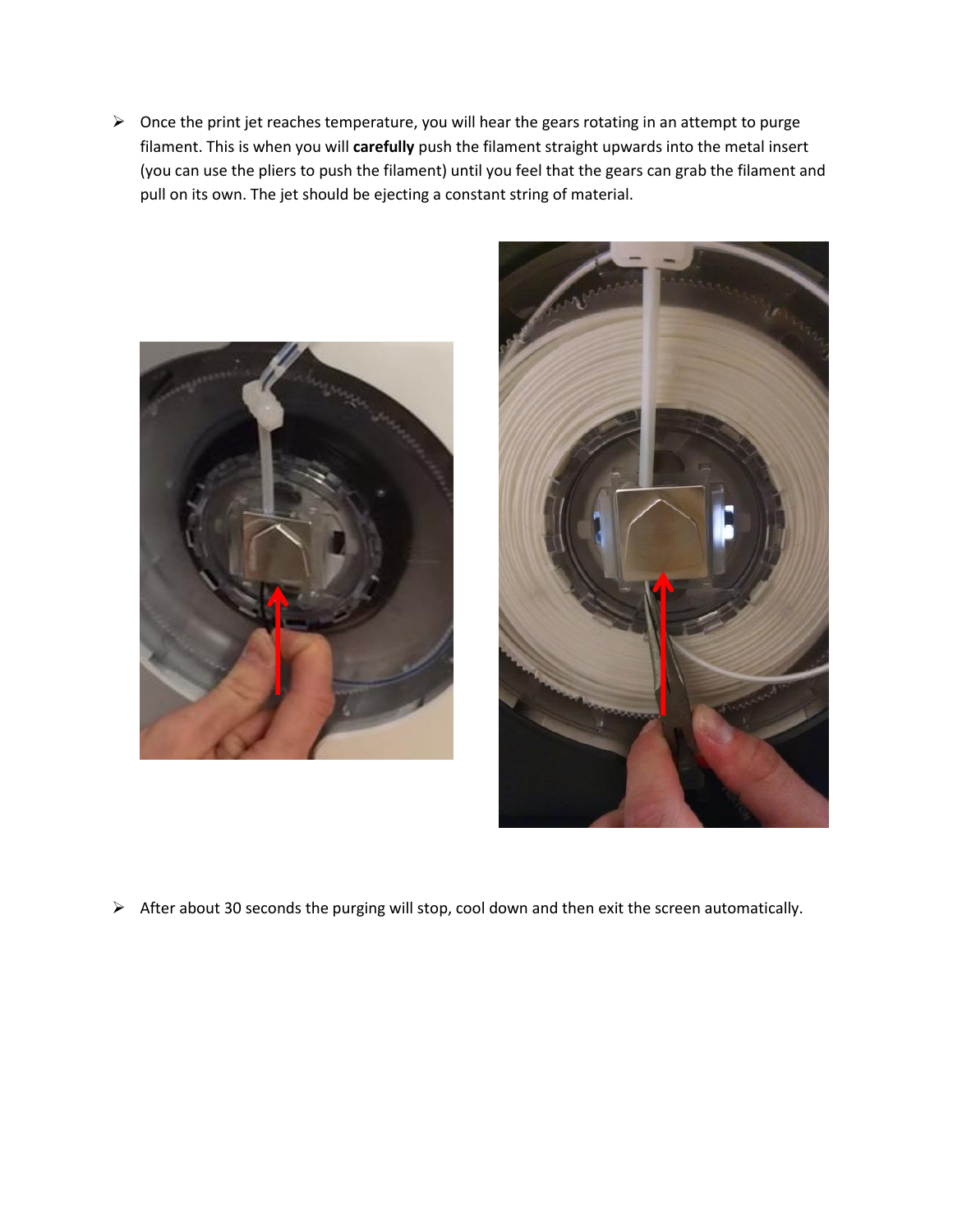## **Putting the Cartridge Back Together**

- Uninstall the cartridge using the "Change Cartridge" option.
- $\triangleright$  Using the picture below, place the filament guide tube only in between the cartridge ribs that are circled in red and the body avoiding the areas crossed out with a red X. Note the spacing of guide tube and metal insert, the guide rib (circled in blue), slack of material, woodruff keys and the bottom part of the sheath that sets into the cartridge ribs. Failure to do so will most likely strip the cartridge again.
- $\triangleright$  Once filament guide tube and sheath tube are in correct position, place the cartridge face on top of the cartridge body and push down to snap into place (be sure the filament guide tube isn't on top the blue guide rib but on the side of it and just outside the insert).